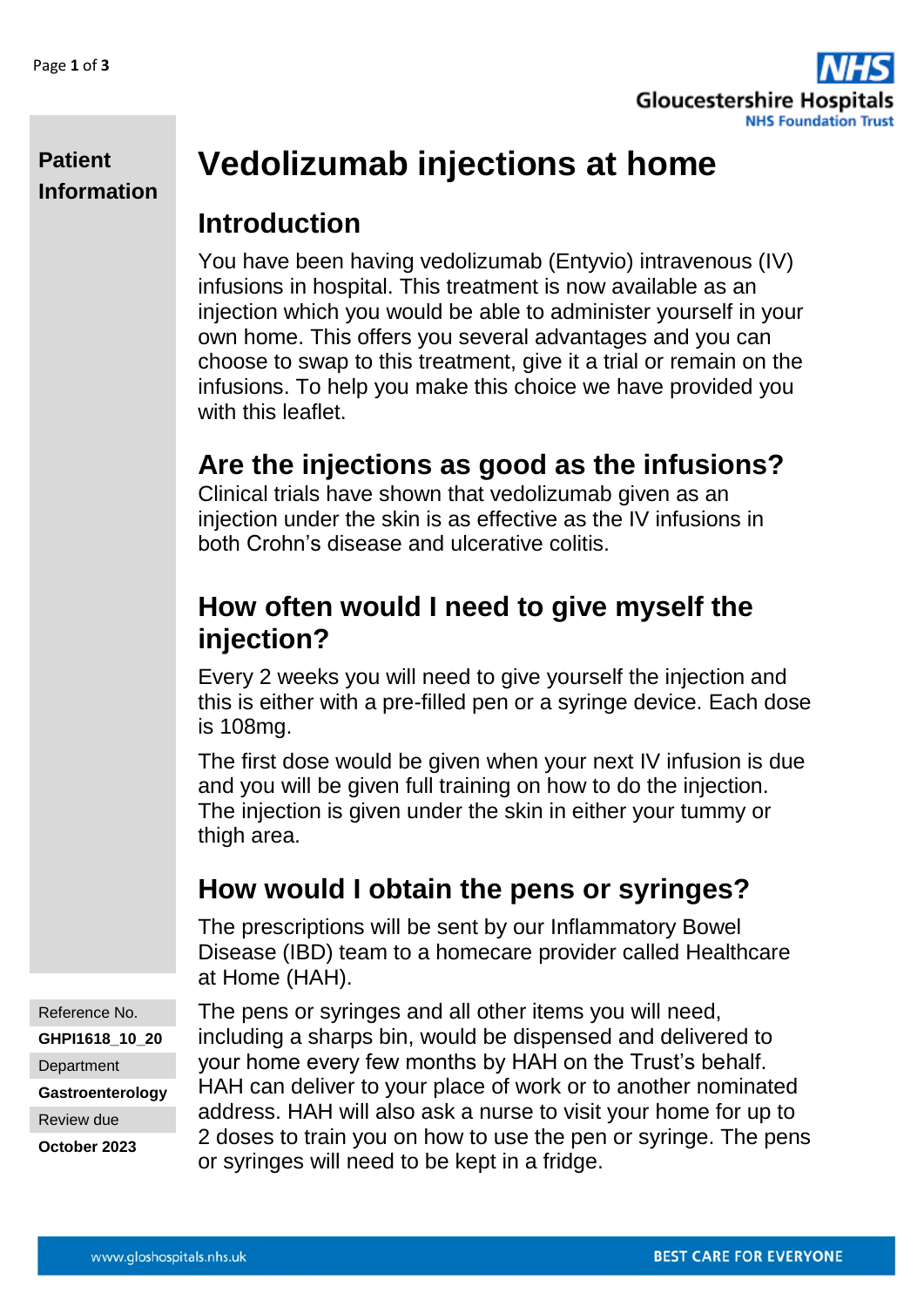

#### **Patient Information**

#### **Would there be any other changes to my treatment?**

No, you will need to have a blood test every 3 months but all other treatment including follow-up and access to the IBD nurses would remain the same. If you decide to switch please contact the IBD Advice line using the contact details at the end of this leaflet.

#### **What are the advantages of the injection?**

Homecare medicines are very convenient as they give you the freedom to manage your treatment at home. You would not need to visit the hospital for IV infusions which may involve taking time off work or paying for parking.

### **Do the injections have any side effects?**

Clinical trials have shown that vedolizumab given as an injection is as safe as receiving it as an IV infusion. However, there is a possibility of injection site reactions (redness or swelling) but these are generally mild. Please contact the IBD Advice line if you have any concerns.

### **What if I don't want to switch?**

If you do not wish to switch to injections, you will be able to continue your treatment with infusions as normal.

Similarly if you change your mind at any point after switching you will be able to discuss going back to infusions. Although this will not be a problem we would encourage you to use the supply of injections you have at home before IV infusions resume.

### **Contact information**

You can contact the IBD Advice line nurses if you have any questions about switching to vedolizumab injections or if you would like more information about Healthcare at Home.

#### **IBD Advice line**

Tel: 0300 422 2475 Email: ghn-tr.gastro.nurses@nhs.net